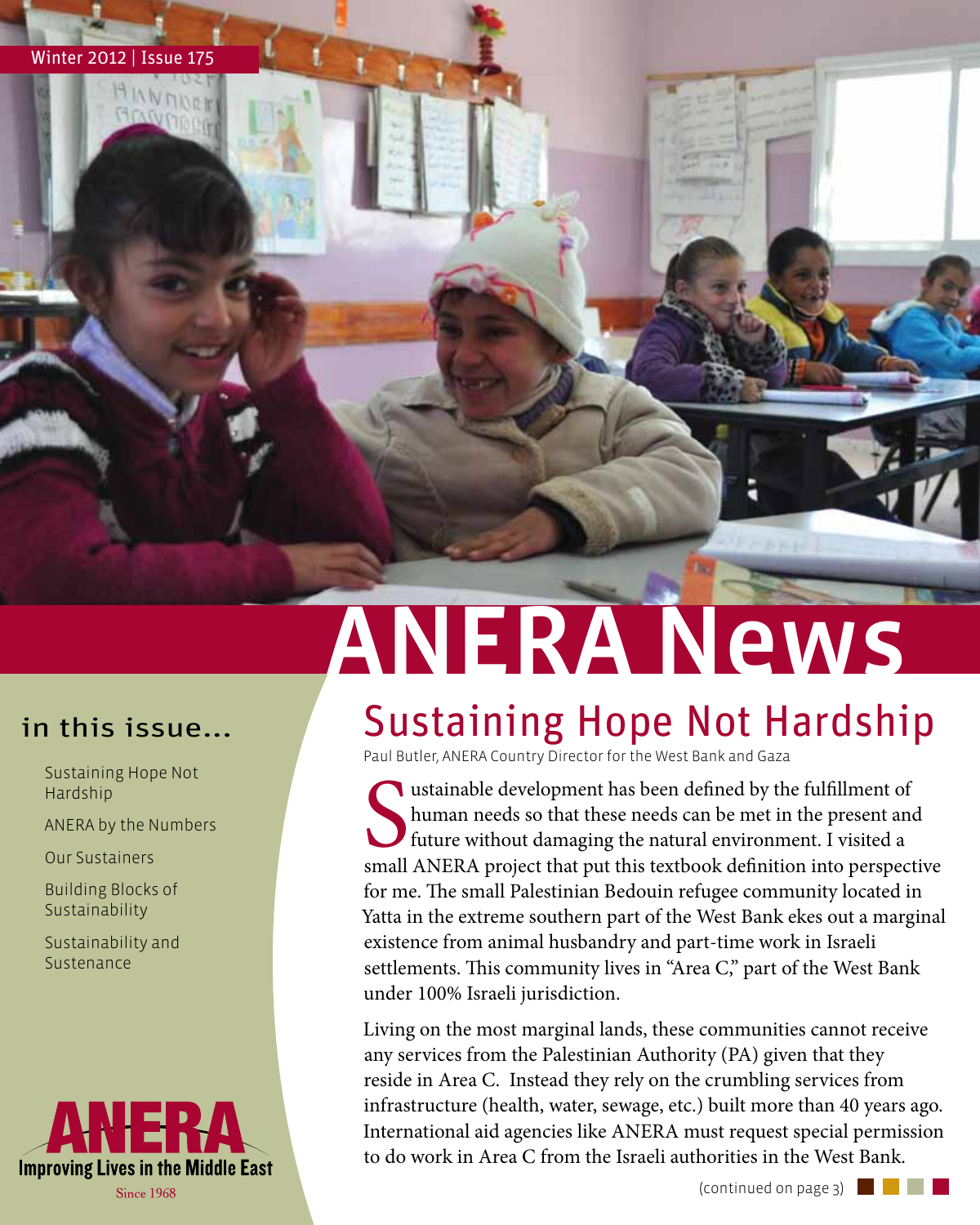## ANERA News

The ANERA newsletter is published quarterly by American Near East Refugee Aid (ANERA), a non-profit agency established in 1968 and dedicated to providing development, health, education and employment programs to Palestinian communities and impoverished families throughout the Middle East.

Material in this newsletter may be reproduced without prior permission, provided credit is given and a copy of the publication in which the item is used is sent to ANERA. Subscriptions are free of charge. Any inquiries should be sent to the address below.

#### ANERA's Officers

Edward Gnehm\*, Chair Randa Fahmy Hudome\*, Co-Vice Chair

Judith Judd\*, Co-Vice Chair William D. Corcoran\*\*, President Philip E. Davies, Vice President Donna Lee Diane, Chief Financial **Officer** 

Tom Veblen\*, Treasurer Murad Siam\*, Secretary \* Board Members \*\* Ex Officio Board Member

Editor: Liz Demarest

Contributing Writers: Michael Austin, Jordan Berger, Paul Butler, Bill Corcoran, Liz Demarest, Laurie Kassman, Nancy Nye

Contributing Photographers: Martine Btaich, Liz Demarest, Rania Elhilou, Dave Snyder, Marko Wramen

'By the Numbers' Sources: OCHA, UNRWA, UNICEF

ANERA does exchange our mailing list with similar humanitarian organizations. We never rent or sell our list. If you wish not to have your name exchanged or to stop receiving mail from ANERA please let us know in writing or by phone at 202-266-9700.

ISSN 1966-3584

#### ANERA

1111 14th Street NW, #400 Washington, DC 20005 Tel: 202-266-9700 anera@anera.org • www.anera.org

COVER PHOTO: Children in one of their new classrooms that ANERA built for them in the Anab Al-Kabir school in the West Bank. © Yasmine Qutob | ANERA

## by the  $\blacksquare$  Numbers West Bank Bedouins in Area C

Percentage of the West Bank considered Area C, where Israel retains control over security, planning and zoning: 60%

Number of Bedouin and other herders living in Area C: 27,500

Percentage of Area C which is off-limits to Palestinian construction: 70%

Percentage of households connected to water: 9%

Number of people benefiting from ANERA's construction and renovation of 100 cisterns in the Bedouin community of Al Ramadeen: 5,000

Number of students who can now attend high school in the small Bedouin village of Anab Al-Kabir, thanks to ANERA's addition of seven new classrooms to their primary school: 160

Number of jobs, to date, generated by ANERA's rehabilitation of the Hamidah Al Najadah Clinic in Area C and located in the far southeast of the West Bank: 276

### Our Sustainers

I t is fitting that in this newsletter we take a moment to thank ANERA's Sustainers. It is vital to our ongoing work that a small community of ANERA donors have elected to make a monthly contribution.

Some ANERA Sustainers have been giving every month for over a decade and the group of donors is growing — it has more than doubled in the past four years.

Some gifts come from individuals living on a fixed income who don't want to worry about whether they have sent a contribution to ANERA lately. And, some are young people who are just starting to earn a salary and find that spreading the contribution over 12 months makes a larger gift more feasible to their budget. For many, giving automatically just makes it easy.

"I support ANERA on an automatic monthly deduction basis," says monthly donor Nabil Mufti, "because it is easy to forget that we have to share our good fortune with the less fortunate."

Whatever the motivation, the result is a little more peace of mind for families who deserve to know they can count on us.

To ANERA's Sustainers: Thank you.

More information can be found on page 7 of this newsletter or you can send in the enclosed envelope and mark the box that says "charge this to my account every month."

. . . .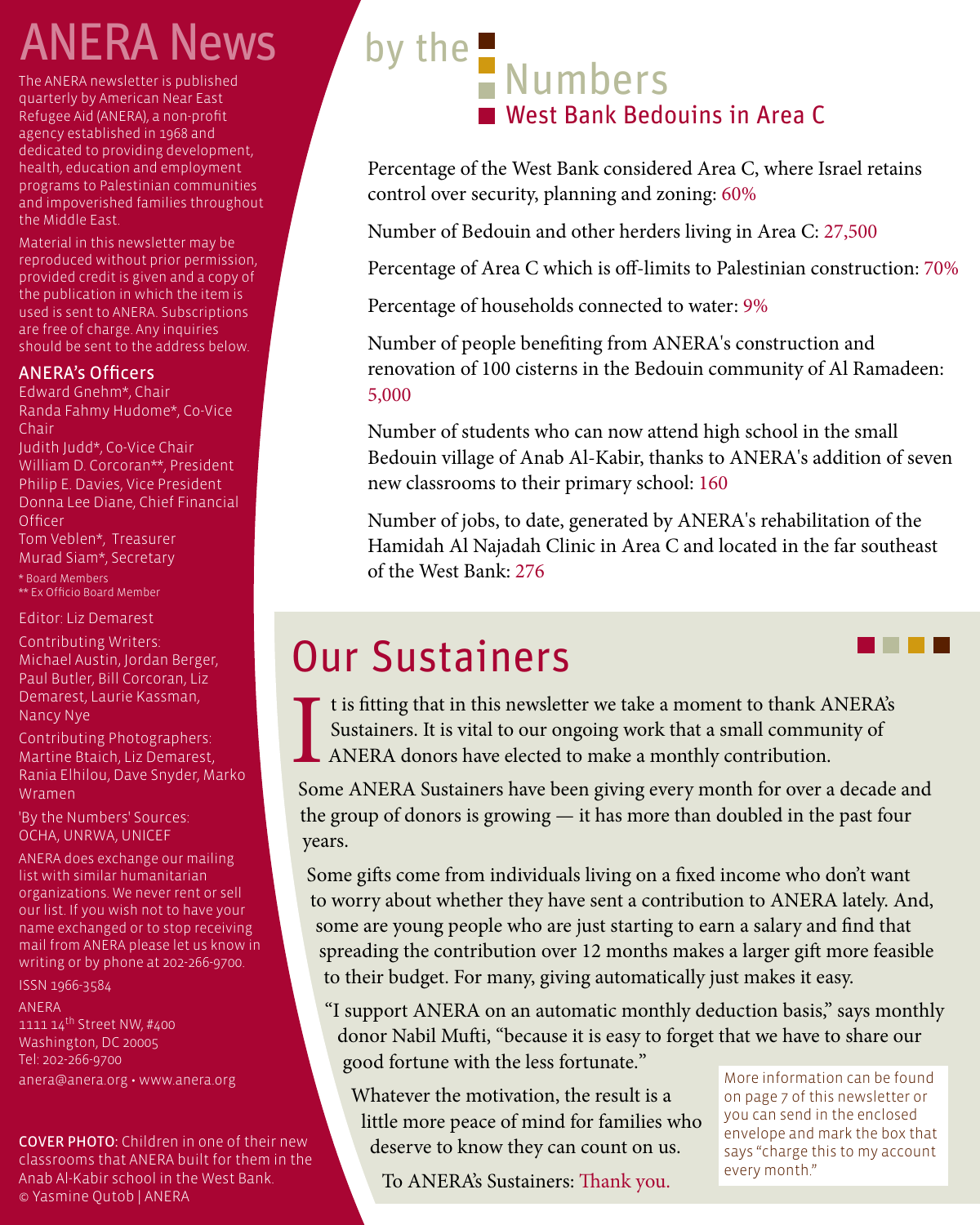

their newly renovated building.

" During one of my visits to the community, a young girl called Iman, no older than 12, approached me. She told me her school was small and there weren't any classrooms for the students in the eighth grade and upwards. As she was speaking, she started to cry. She told me that soon she would no longer be able to continue her education and instead would be forced to either herd sheep or get married, even at such a young age... Luckily, ANERA was able to do something about it and she is still in school today. "

- Mohammed Abu-Rajab, ANERA Hebron Area Director

With \$22,000 in USAID funding, ANERA was able to fully rehabilitate the school in Anab Al-Kabir, a predominently Bedouin village 15 miles south of Hebron, including the addition of seven new classrooms and a computer room. The new boundary wall, playground, water fountain and sanitation facility renovations make the school a much healthier and safer place to study.

### Sustaining Hope Not Hardship (Continued from page 1)

In the case of this small hamlet southeast of Yatta, ANERA was granted permission to expand and rehabilitate the Hamidah Al Najadah Clinic. Built in 1972 by the Israeli Civil Administration, the clinic was rehabilitated by the United Nations Relief Works Agency (UNRWA) in 2006, but the size remained the same: from three small rooms the clinic offered the only source of health services for 4,000 people. It lacked a pharmacy, laboratory, storage facilities and a fully functional examination room.

With \$180,000, ANERA is now expanding the clinic by constructing and furnishing two more examination rooms, a pharmacy, laboratory, and toilets. The clinic's water and sanitation facilities were also improved. New water tanks and waste disposal units are being installed. The outside walls of the building are also being strengthened and rehabilitated.

When one is driving through the West Bank, it is impossible to avoid seeing the ubiquitous signs indicating that a non-governmental organization and donor financed a project. The vast majority of these projects are within the PA-controlled Area A and the joint Israeli-Palestinian Area B. This clinic ANERA is renovating is one of the rare projects completed in Area C. Its upkeep is supported by contributions from the community, which bolsters its viability and sustainability in the future.

Despite the challenges in obtaining the necessary permits, ANERA must strive to initiate more of these projects. For a small investment, the lives of marginalized people like these Bedouin communities can be transformed.

Paul Butler became ANERA's country director for the West Bank/Gaza in October 2011. Before joining ANERA, Butler served as regional director for the Middle East and Caucasus for Bridging the Divide, developing programs in Armenia, Lebanon, Syria, Iraq, and Egypt. He also served as country director for Mercy Corps and Catholic Relief Services in Iraq, West Bank/Gaza and India.

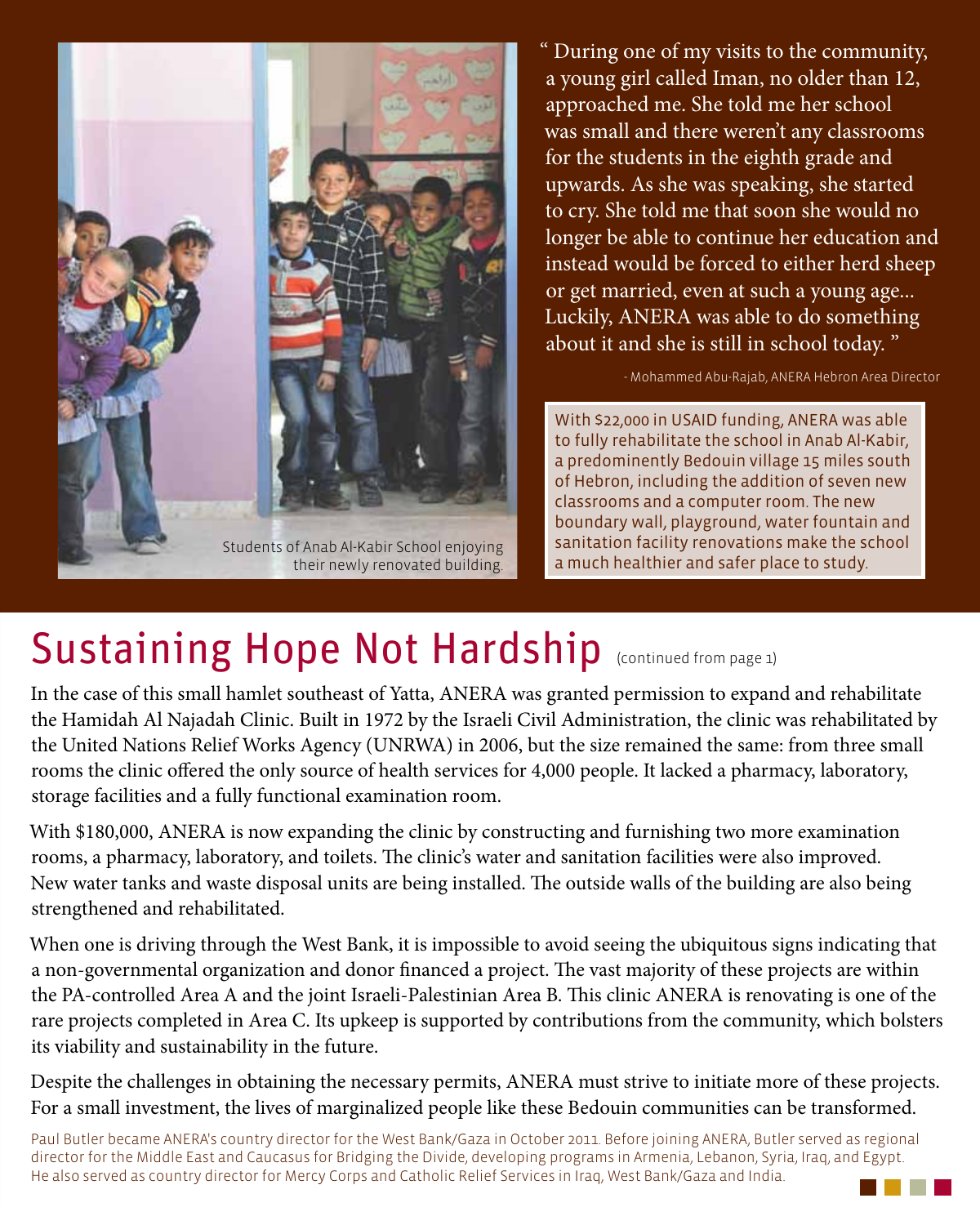#### Building Blocks of Sustainability

Sustainability is at the heart of ANERA's mission. Through partnerships and close consultation with local groups and communities, we respond to economic, health and educational needs with solutions that carry on well past our initial involvement.

In reality, sustainability means giving people hope that they can meet their family's needs today and tomorrow.

Over the course of nearly 44 years, ANERA has listened to what people in their local communities want, and delivered – with their help – countless projects that have had a lasting impact.



...agriculture

Here are just a few examples...

To address public health issues, ANERA's Creative Health Campaign built enduring relationships between local non-profits and Palestinian and Lebanese communities.

#### LEBANON



#### ...communities



Beginning in 2006 ANERA's DHIAFEE program trained owners of cottage inns throughout Lebanon in developing and improving their facilities and marketing strategies. The inns continue to offer guests appealing, family-owned lodging options.

LEBANON

### ...training & capacity building



...clinics & hospitals

ANERA was the first big donor to the Al-Ahli Hospital in Hebron, giving \$1,500,000 that started the hospital's construction in 1988. The hospital has a 200 bed capacity and serves the southern West Bank with a population of 600,000. In 2005, ANERA gave the hospital a blood count machine (pictured).

WEST BANK



...schools & unive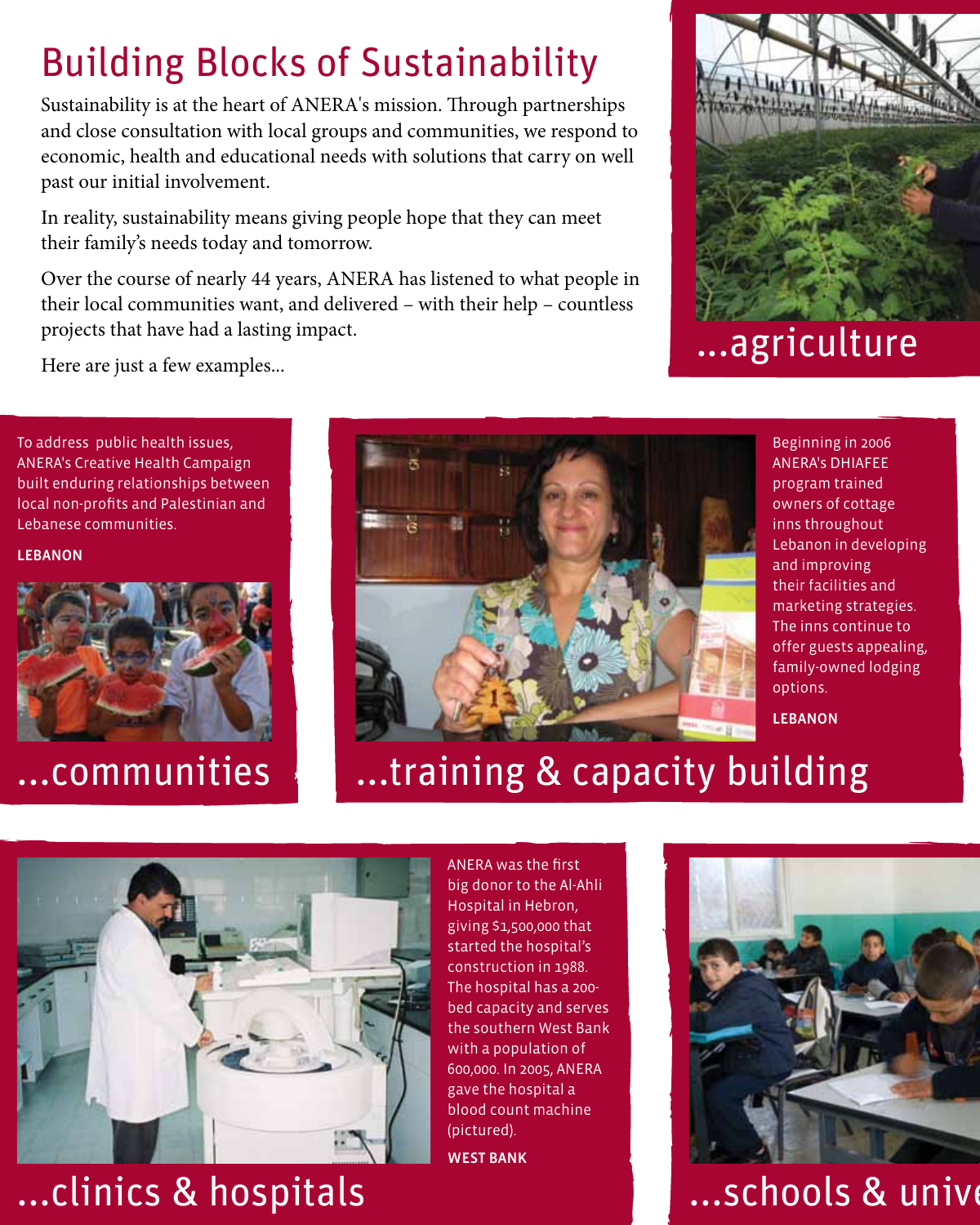

By supporting agricultural cooperatives, like the one pictured in Tulkarem, ANERA bolsters agribusiness systems that bring farmers together to purchase materials, share equipment, and market and sell products.

WEST BANK



#### ...water infrastructure

Over 30 years ago, in 1979, ANERA helped create a water management system that continues to this day to direct large quantities of rainwater to a depleted aquifer in Gaza City.

GAZA



The playground and sports field ANERA installed three years ago in the middle of Nahr El Bared refugee camp is filled every day with happy children. This special space has flourished because it is lovingly maintained by people who live in the camp.

LEBANON

Since 1995, the Gaza Women's Loan Fund has helped thousands of women entrepreneurs, like this seamstress, to open new businesses or improve existing ones.

GAZA



#### ...loans



In 2008 alone, ANERA constructed 53 classooms in 14 schools, which continue to provide safe and stimulating learning environments for thousands of children. WEST BANK



...schools & universities ...sewage networks

For five years, the sewage network ANERA installed in the Beit Lahia neighborhood of Al Atatra has served the 12,000 residents well by eliminating floods of sewage that overflowed out of manholes during the rainy season.

GAZA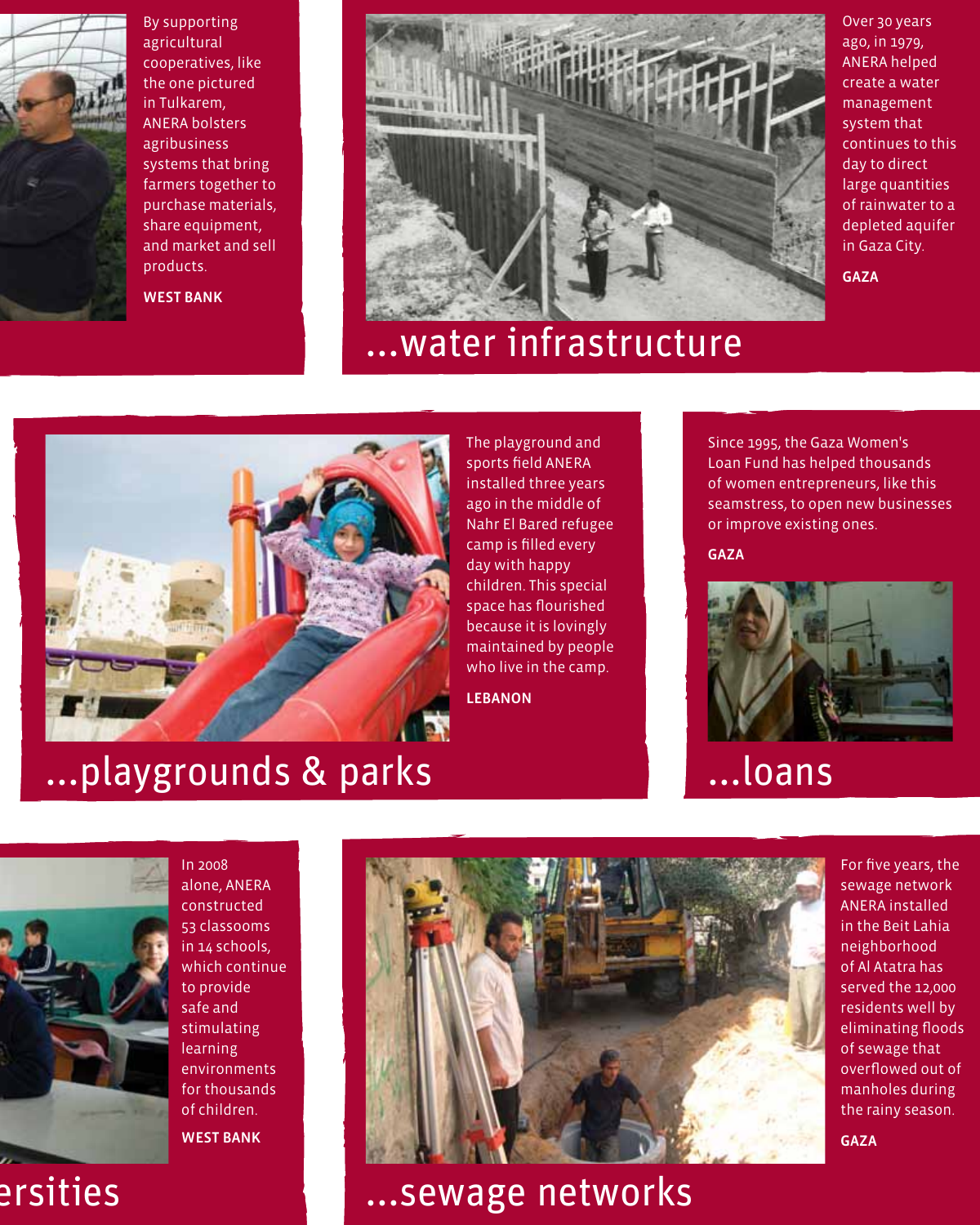

An agronomist from AUB (right) advises on caring for plants.



Green is competing with the criss-cross of wires that hang overhead in every refugee camp.



Em Hussam, one of 26 women participating in the program, poses next to her rooftop plants.

#### Sustainability and Sustenance

I in El Helweh Palestinian refugee camp in Lebanon<br>looks like a concrete jungle. Electric wires criss-<br>cross overhead and down gray concrete walls along<br>narrow allenways often leaving bardly any room for looks like a concrete jungle. Electric wires crisscross overhead and down gray concrete walls along narrow alleyways, often leaving hardly any room for sunlight to penetrate into the overcrowded camp.

But, that bleak landscape is slowly changing as small patches of green begin to appear on rooftops, window sills and balconies. It's a scene filled with lavender, basil, thyme, peppers, eggplants and tomatoes, thanks to ANERA's pilot urban agriculture project.

In partnership with the American University of Beirut (AUB) and the Ein El Helweh Women's Program Center (WPC), ANERA aims at improving living conditions in the camp through a capacity-building program on sustainable urban agriculture. The initiative includes the use of rooftop rainwater collection systems, drip irrigation, and training sessions on planting and caring for plants. WPC is transforming into a greenhouse as a prototype of the "green vision." Vertical plantings will cover cement facades to help improve air quality and offer visual relief from the stuffy grayness of crowded camp living.

Maryam Awad, one of 26 women participating in the program, laughs as she describes her feelings when she plants on her roof. "I feel like I am helping a child or a lamb grow. Even though the steps are a little hard for me to climb, I walk up [to my roof] every day to take care of them." Her passion is contagious. Her children are now interested and visit her garden daily, learning the tools of the trade in the process.

These burgeoning urban farmers are now starting to use the herbs and vegetables they grow for home cooking.

For residents of Ein El Helweh, the home garden project cultivates a sense of self-reliance and a positive change in otherwise stressful and challenging conditions. It also offers a sustainable solution to the ever-present challenge of food security.

With your further support, this exciting pilot program can grow and nourish many more families.

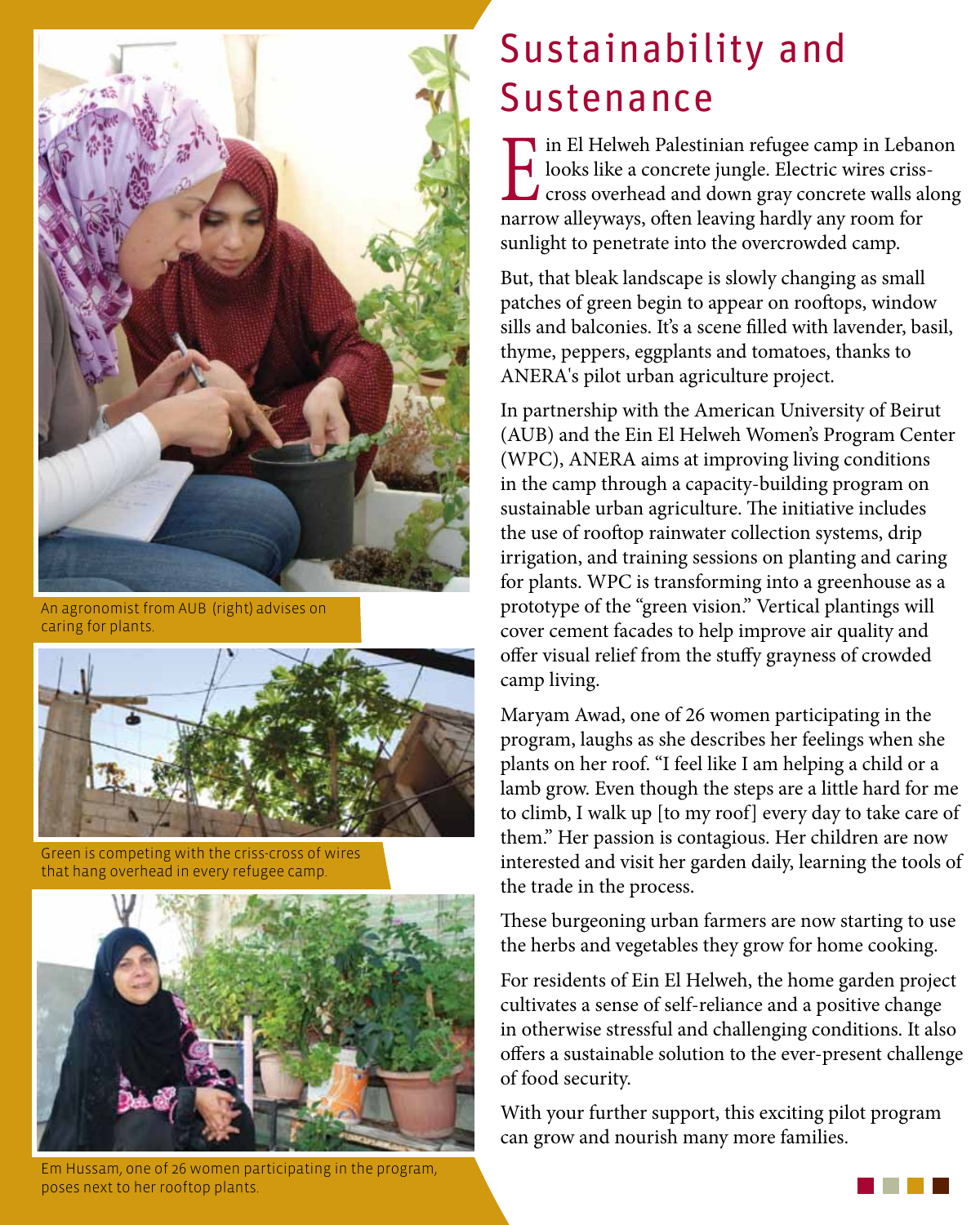# Can they count  $\mathbf{O}$ you?

Whether you give 55 or \$500 a month, you will be giving peace of mind to struggling families throughout the Middle East.

Your monthly contribution helps us expand our programs, rehabilitate more preschools, bring water to more towns, give work to more fathers and mothers.

And our monthly donor community makes it possible for us to respond quickly in times of emergency.

ANERA is one of the very few groups that Palestinian families can count on for ongoing support.

## Become a monthly donor TODAY.

#### To use your checking account:

- 1. Write an amount on a check.
- 2. Write VOID on the check.
- 3. Fill out the enclosed envelope and mail it in with your voided check.

- OR -

To use a credit card: fill out the enclosed envelope.

- OR -

To sign up online: visit www.anera.org/monthly.